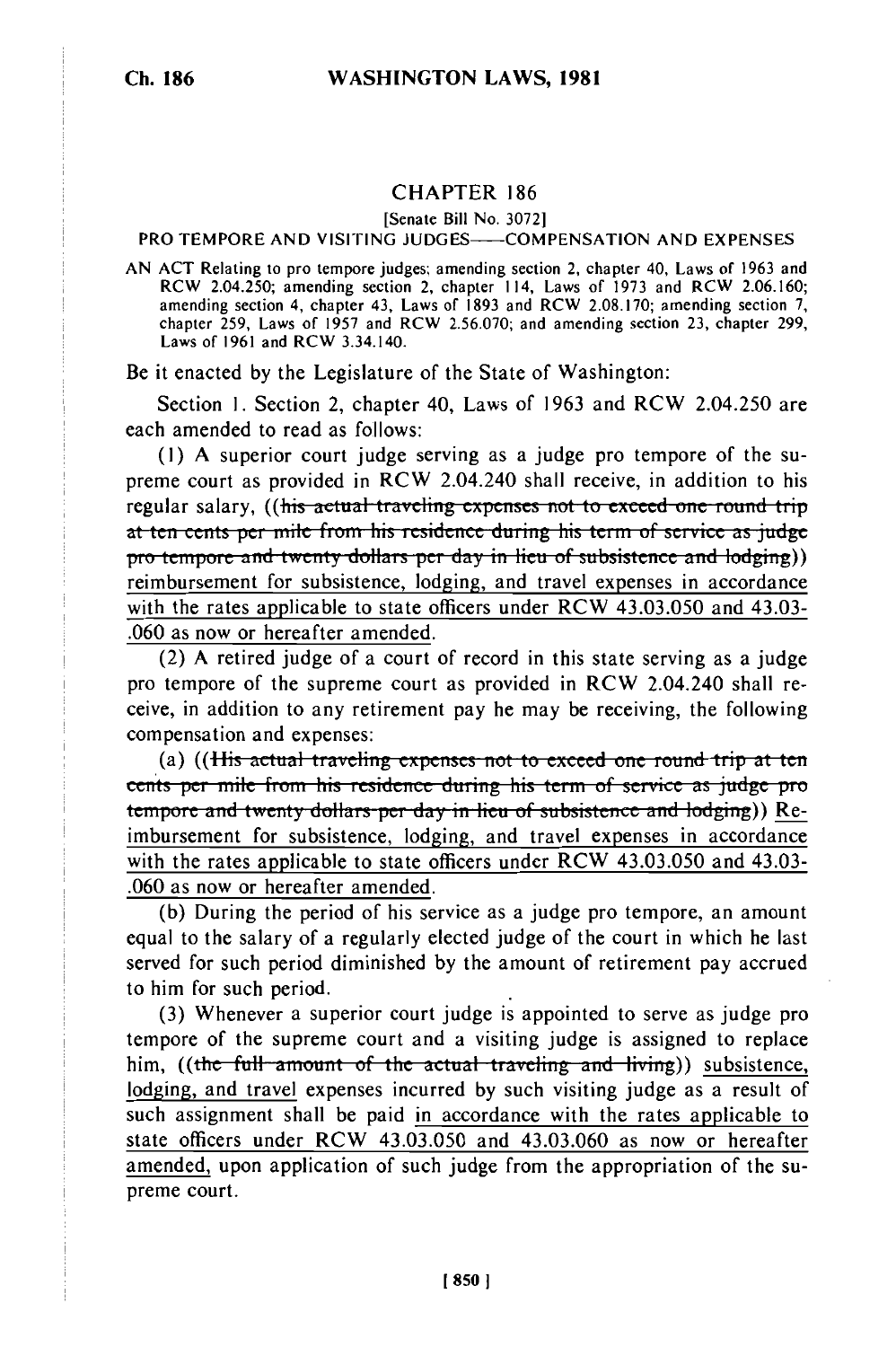(4) The provisions of RCW 2.04.240 and 2.04.250 shall not be construed as impairing or enlarging any right or privilege acquired in any retirement or pension system by any judge or his dependents.

Sec. 2. Section 2, chapter 114, Laws of 1973 and RCW 2.06.160 are each amended to read as follows:

**(1)** A judge of a court of record serving as a judge pro tempore of the court of appeals, as provided in RCW 2.06.150, shall receive, in addition to ((his actual travel expense or ten cents per mile, whichever is less, from his residence and in addition)) his regular salary, ((his actual living expenses not to exceed forty dollars per day during his term of service as judge pro tempore)) reimbursement for subsistence, lodging, and travel expenses in accordance with the rates applicable to state officers under RCW 43.03.050 and 43.03.060 as now or hereafter amended.

(2) A retired judge of a court of record in this state serving as a judge pro tempore of the court of appeals, as provided in RCW 2.06.150, shall receive, in addition to any retirement pay he may be receiving, the following compensation and expenses:

(a) ((His actual travel expenses or ten cents per mile, whichever is less; from his residence and in addition his living expenses not to exceed forty dollars per day during his term of service as judge pro tempore)) Reimbursement for subsistence, lodging, and travel expenses in accordance with the rates applicable to state officers under RCW 43.03.050 and 43.03.060 as now or hereafter amended; and

(b) During the period of his service as judge pro tempore, he shall receive as compensation sixty percent of one-two hundred and fiftieth of the annual salary of a court of appeals judge for each day of service: PRO-VIDED, HOWEVER, That the total amount of combined compensation received as salary and retirement by any judge in any calendar year shall not exceed the yearly salary of a full time judge.

(3) Whenever a judge of a court of record is appointed to serve as judge pro tempore of the court of appeals and a visiting judge is assigned to replace him, ((the actual travel expenses or ten cents per mile, whichever is less, from place of residence and in addition the living expenses not to exceed forty dollars per day)) subsistence, lodging, and travel expenses incurred by such visiting judge as a result of such assignment shall be paid in accordance with the rates applicable to state officers under RCW 43.03.050 and 43.03.060 as now or hereafter amended, upon application of such judge from the appropriation of the court of appeals.

(4) The provisions of RCW 2.06.150 and 2.06.160 shall not be construed as impairing or enlarging any right or privilege acquired in any retirement or pension system by any judge or his dependents.

Sec. 3. Section 4, chapter 43, Laws of 1893 and RCW 2.08.170 are each amended to read as follows: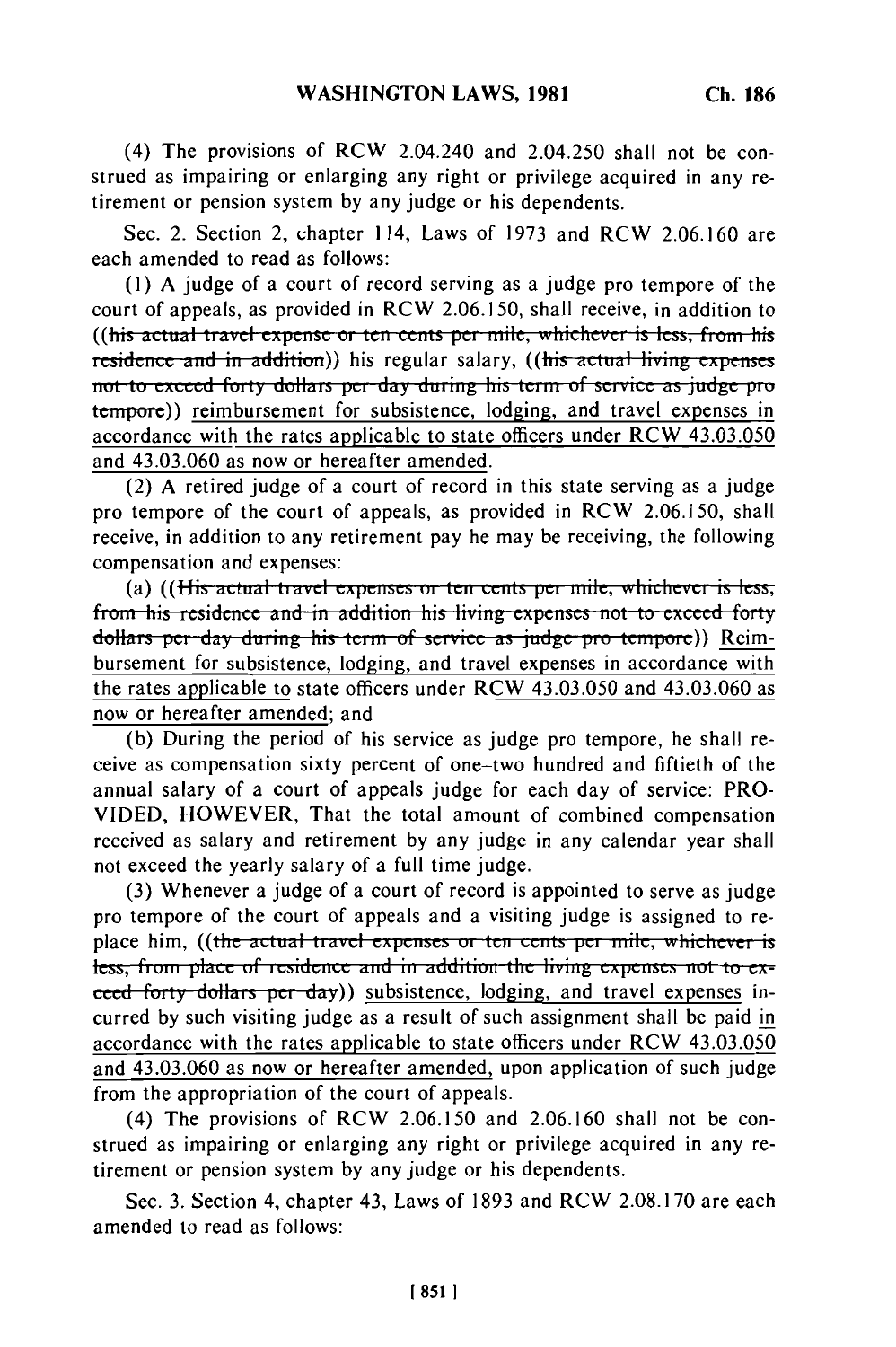Any judge of the superior court of any county in this state who shall hold a session of the superior court of any other county, in pursuance of the provisions of RCW 2.08.140 through 2.08.170 shall be entitled to receive from the county in which he shall hold such sessions ((the amount of his actual traveling expenses from his residence to the place where he shall hold such sessions, and on his return to his residence, and of the actual traveling expenses of his sojourn at the place where he shall hold such sessions during the continuance thereof)) reimbursement for subsistence, lodging, and travel expenses in accordance with the rates applicable to state officers under RCW 43.03.050 and 43.03.060 as now or hereafter amended. The county clerk of such county shall, upon the presentation to him by such judge of a statement of such expenses, verified by his affidavit, issue to such judge a certificate that he is entitled to the amount thereof; and upon presentation of such certificate to the auditor of such county he shall draw a warrant on the ((general fund {current expense fund})) current expense fund of such county for the amount in favor of such judge.

Sec. 4. Section 7, chapter 259, Laws of 1957 and RCW 2.56.070 are each amended to read as follows:

For attendance while holding court in another county or district pursuant to the direction of the chief justice, a judge shall be entitled to receive from the county to which he is sent ((the amount of his actual traveling and **living expenses))** reimbursement for subsistence, lodging, and travel expenses in accordance with the rates applicable to state officers under RCW 43.03.050 and 43.03.060 as now or hereafter amended.

Sec. 5. Section 23, chapter 299, Laws of 1961 and RCW 3.34.140 are each amended to read as follows:

Any justice of the peace may hold a session in any justice court district in the state, at the request of the justice or majority of justices in such district if the visiting justice of the peace determines that the state of justice court business in his district will permit him to be absent: PROVIDED, That the board of county commissioners of the county in which such justice court is located shall first approve such temporary absence and no justice of the peace pro tempore shall be required to serve during his absence. A visiting justice shall be entitled to ((his actual traveling and living expenses)) reimbursement for subsistence, lodging, and travel expenses in accordance with the rates applicable to state officers under RCW 43.03.050 and 43.03-.060 as now or hereafter amended while so acting, to be paid by the visited district: PROVIDED, That no such ((traveling or living)) expenses shall be paid to the visiting justice unless the county commissioners of the county in